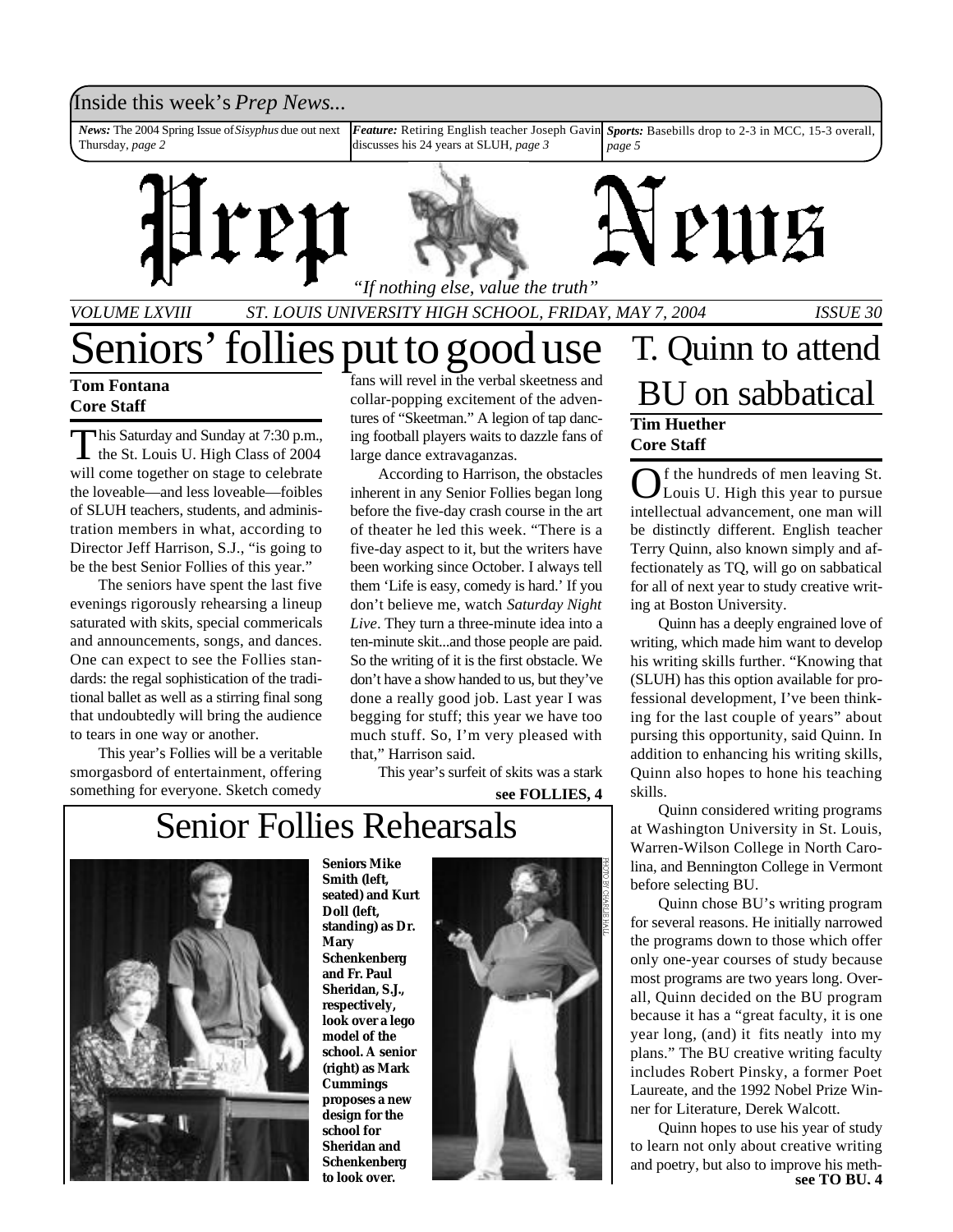## **1 News** May 7, 2004 Editors suffer to complete *Sisyphus*

### **Brian Krebs Core Staff**

Much to the satisfaction of their name-sake, the editors of *Sisyphus*, St. Louis U. High's magazine of literature and art, have been steadily rolling through the process of putting out their Spring 2004 issue. Despite computer problems and program malfunctions, the magazine was sent to the printers, Peace Institute Press, on Tuesday. The issue will be on sale for 25 cents on Wednesday, May 12.

The returning literary editors of *Sisyphus* are seniors Jake Bell and Charlie Hall, juniors Paul Barker, Mike Granger, and Alex Sciuto, and sophomore Kyle Kloster. Barker, who doubles as an art editor, collaborated with senior Pat Kattner for the art portion of the issue. Sophomores Ben Farley and Joel Westwood joined the crew this issue, working as literary and art editors, respectively. *Sisyphus* is led by English teachers Frank Kovarik and Rich Moran.

The entire process of creating the literary portion of the issue began before spring break when the editors started to solicit work from various students. These manuscripts, which were due on April 19, were rated by the editors, edited, and finally laid out on the computer.

An estimated one hundred manuscripts were received, but only about a fourth of those made it into the final version.

The art selection is a little different from the literary process. Art teachers seek out students with worthy work and submit it on the students' behalf to *Sisyphus*. The artwork is either photographed or scanned into the issue.

The process of laying out the issue proved to be more difficult than usual. Perhaps some of the difficulty came from the fact that the issue has 56 pages, more than usual. Moran speculated that "the size of the document (of the magazine) really flummoxed the PageMaker layout **see SPRING, 4**

## Junior Ring Mass and dance today

### **Andrew Mueth Reporter**

When school lets out at noon today,<br>most students will go home and enjoy a slightly-extended weekend. The juniors, however, will stay at school for Junior Ring Mass.

Beginning with a Mass and ring ceremony and followed by the junior ring dance, the day is both an important end and beginning for the juniors. The day is a "ceremony acknowledging that the (current) juniors will be next year's school leaders," as junior class president and next year's STUCO president Joe Eggleston put it. The juniors are nearing the end of their junior year, and preparing to take over the leadership of the school.

The Mass, to be celebrated by Jeff Harrison, S.J., begins at 1:00 p.m., and is followed by the traditional ring ceremony. Families are invited, and junior class moderator Tim O'Keefe expects the chapel to be crowded, filled with about 600 people. At the ceremony, the new class banner will be raised, and Eggleston, among others, will speak about the banner and, specifically, the quote.

Juniors have been working on the banner for the past few months. The quote, selected by the current juniors, reads "It's not the beginning or the end, but the journey that matters most." The banner will be raised in place of the current senior class's banner.

The banner is divided into three sections. On the left is the sun, on the right is the moon, and in the center is the class quote. At the bottom of the banner is a globe, on which the members of the junior class will sign their names. Eggleston says that the banner is a way of saying that it is not the academics or any other activities of the students, but "the people that are the most important to SLUH."

After the raising of the banner, the class rings will be given to the students. The rings, a symbol of membership in the SLUH community, are the same as in the past years. In the center of the ring is the SLUH crest atop a blue stone. Students may also purchase rings without the crest.

# Poet Sommer talks to sophomore English classes

### **Kyle Kloster Reporter**

Poet Jason Sommer visited St. Louis<br>U. High on Wednesday to discuss **Doet Jason Sommer visited St. Louis** various poems from his books: *Lifting of the Stone, Other People's Troubles*, and *The Man Who Sleeps in My Office* with several sophomore English classes. Sommer received the Whiting Writer's Award in 2001 for his accomplishments as a writer and published *The Man Who Sleeps in My Office* in April this year.

Sommer, who has taught at Fontbonne University for 18 years and currently teaches poetry, nonfiction, and journalism courses there, estimates that he has been talking with SLUH students about his poetry for 19 years.

SLUH English teacher Rich Moran first suggested Sommer visit SLUH 19 years ago. Moran and Sommer met that year when, according to Moran, "I came home one day to find a man sleeping on my front porch—I had never met him before. We had a mutual friend in Massachusetts who had told Sommer to look for me while he was shopping for houses in St. Louis." Sommer lived in Moran's house for the next two weeks, during which "I quickly found out that this was a guy who was smart and funny and wrote beautiful poetry," Moran recalled.

**see RINGER, 12 see SOMMER, 12** During his discussions, Sommer read some of his poetry aloud to the classes and offered the history, context, and thoughts on the meaning of his poems to students and teachers that attended. For example, Sommer recited his poem "The Long Flight Almost Over" and described how a college friend's plane crash experience inspired the poem nearly thirty years after the accident. Sommer then conversed with the students on how the poem reveals how, "when civility breaks, people experience a connectedness." Different classes talked about different poems, including "Speaking of the Lost," "In the Rush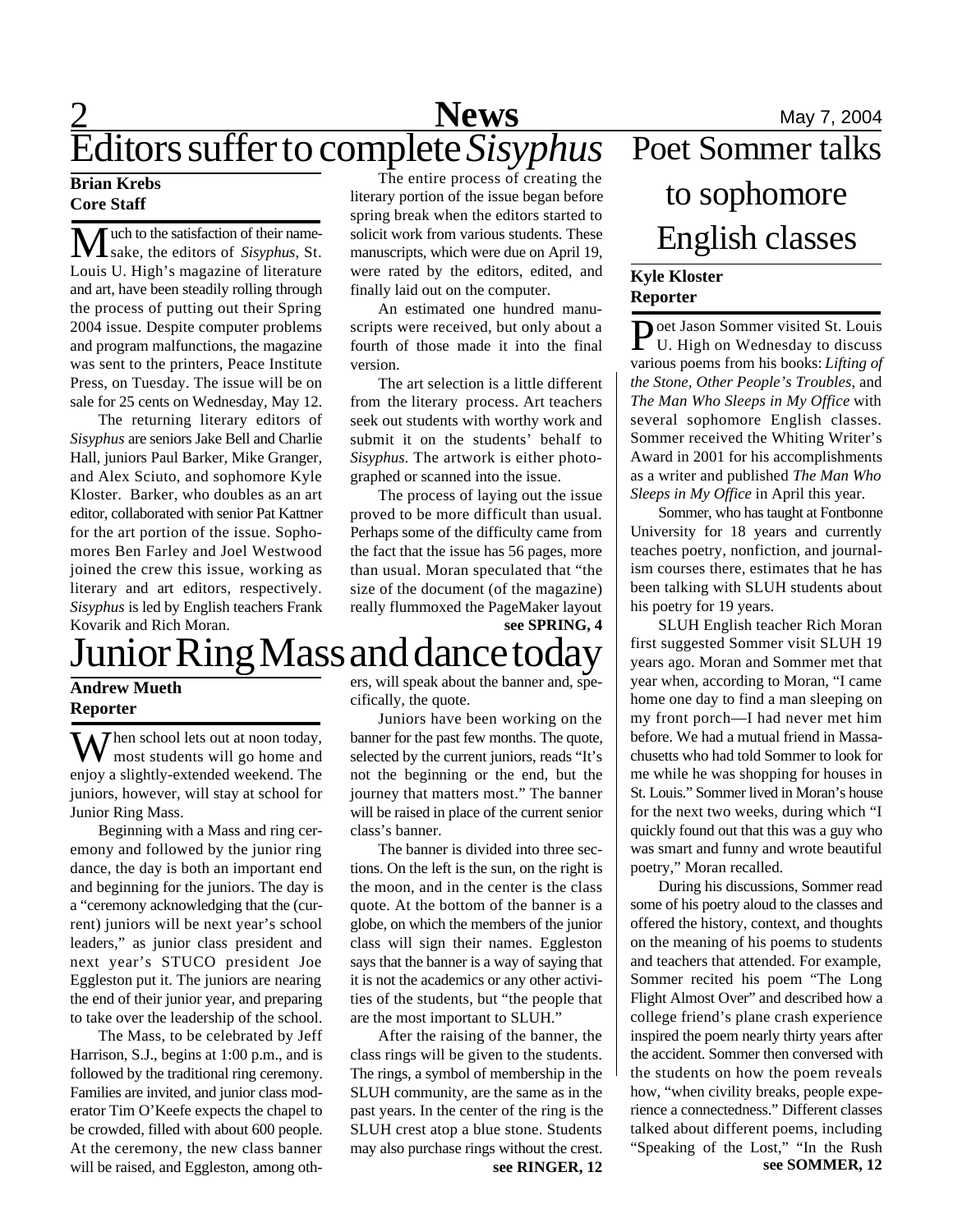## **News**

## May 7, 2004 **News** 3 urnitin's first year: reviews and rumors

### **Jonathan Kim Editor**

S ince the beginning of the year, St.<br>Louis U. High students have turned in  $\Gamma$  ince the beginning of the year, St. papers to www.turnitin.com, an online web service, that checks the authenticity of students' work by comparing each paper to a large database of documents, stories, and other submitted essays. Now that SLUH has used Turnitin for a year, both teachers and students have different opinions about the principle behind the use of Turnitin.

From the juniors' standpoint through about 15 random conversations, most of the students felt that teachers had the right to use Turnitin and did not mind SLUH using Turnitin because they do not cheat, although some students expressed reservations about the technical difficulties or

the worth of the service. A few students disliked Turnitin altogether, believing there was a breakdown in trust between teachers and students

"I guess teachers have a right to use it if it checks for plagiarism," said junior Ryan Franklin, who has turned papers in for English teacher David Callon. "It is kind of like saying there is no other way to do this but basically putting you on a lie detector test. It doesn't give us a chance to be honest about it…. It is sort of like a slap in the face. They are kind of like assuming we are going to cheat unless we (submit work to Turnitin). It doesn't quite seem fair to the students."

Junior Brandon Zumwalt, a student of English teacher Jim Raterman's, supports the use of Turnitin and thinks that the service protects honest, credible work. "I think (Turnitin) is not only fair for the

teacher to use but also for the students who write authentic essays as opposed to those who plagiarize. It protects the person who puts forth effort instead of someone who waits until the last night to cut and paste from an outside source."

Junior Andy Kriegshauser, another student of Raterman's, disagreed. "I don't like it because it is kind of a hassle. It is not fair and it undermines the whole system of working hard…. It is kind of ironic. It seems they are out to get us before we have a chance to prove ourselves. They could at least read our paper before they are suspicious of it. I don't see the need to compare our work to everybody else's."

When asked whether or not SLUH should use the service, Franklin said, "Maybe (it can be used) for history papers, but for English papers and theology

### Screenwriter Gunn, '84, makes movie history *Dawn of the Dead, Scooby Doo 2 are back to back No.1's at box office* **see TURNTHATIN, 13**

### **Brian Kane Editor in Chief**

On the weekend of March 26, St.<br>Louis U. High alum James Gunn, n the weekend of March 26, St. '84, made film history by becoming the first person to write two movies that took the number one spot at the box office on back-to-back weekends. Gunn wrote *Dawn of the Dead*, which is rooted in the 1978 horror movie of the same name, and *Scooby Doo 2: Monsters Unleashed*, the sequel to the 2002 film which Gunn also wrote. The movies were released on March 19 and March 26, respectively.

Gunn was a fan of both Scooby Doo and the original *Dawn of the Dead* in his youth, which gave him an advantage when it came to writing the two films. "When I was a young kid I loved Scooby Doo, so when I started writing the Scooby Doo movies, I wrote the movies that I wanted to see," he said. "Same thing, I've loved *Dawn of the Dead* since I was a freshman in high school. I went down to the Tivoli theater and saw *Dawn of the Dead* when they were showing second-run films. I fell in love with it; I had the movie poster up in my bedroom all through high school, so I just wrote the movie I wanted to see."

Because both films were based on previously-created material, there were already fans of both before Gunn's movies were even released. He said, "They're two very different things because the *Dawn of the Dead* fan base is very very intense, but also very very small. Most people that saw *Dawn of the Dead* didn't even know that there was another movie called *Dawn of the Dead*. The first movie made a couple million dollars in the box office.

"*Scooby Doo* is something very different because everybody knows Scooby Doo, so everybody that goes to that movie almost for sure has seen a Scooby Doo cartoon at one time or another."

Despite dealing with two different types of fan bases, Gunn's forumla for writing both movies remained the same. "From my point of view, they weren't really that different because I just wrote what I wanted to see," he said.

Despite his love of the original movie, Gunn had not always planned on working

on this type of a project. He explained, "With *Dawn of the Dead*, I never once ever thought of remaking that movie, and I never really had any interest in doing remakes, because why not just do something like the original movie that's its own thing?" According to Gunn, Brian De Palma would similarly borrow core ideas from Alfred Hitchcock movies and then use them to make his own unique films.

Gunn continued, "With *Dawn of the Dead*, I really liked the original premise, and I also loved the original movie. And so I just kind of wanted to do my own thing with it that took the premise and gave (original writer and director George) Romero his props, but also did something new."

**see GUNN, 11** Gunn was fortunate enough to see most or all of his screenplays shown on the screen after the movies were completed. "Everything that I wrote is on the screen," he said. "In some cases, *Dawn of the Dead,* for example, or the first Scooby Doo movie, there's a lot more written. The script was much longer, there were a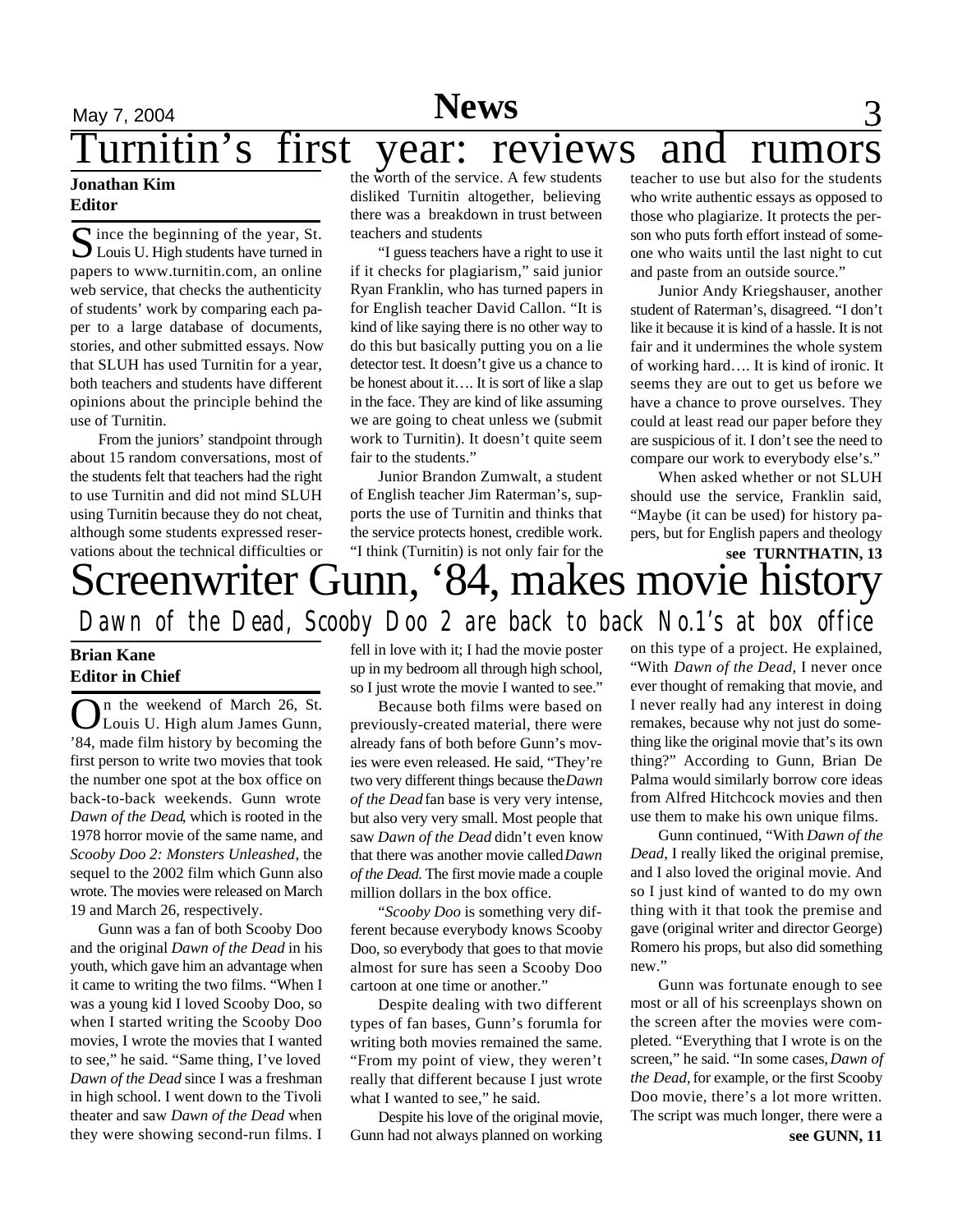## **4** Mews May 7, 2004 **FOLLIES**

# **BU**

 $(from 1)$ 

ods of teaching. "Not only am I going to be working with some people who are really great poets, but I'll be working with some people who are really great poetry teachers, so I hope to bring a better knowledge of my craft and a better knowledge of how to communicate that to my students," said Quinn.

In Quinn's absence, former ASC volunteer Eric Meyer will fulfill his duties, teaching three sections of sophomore English and his senior poetry class. Meyer is an alumnus of the creative writing program that Quinn is entering at BU.

Quinn will also miss his assistant varsity volleyball coach duties. Someone will take over his duties next year, but "that hasn't been decided yet," said Quinn.

In order to receive permission to go on sabbatical, a teacher first must have taught at SLUH for ten years. Then, he or she must write a letter to Principal Mary Schenkenberg in the first semester proposing how he or she would like to use the sabbatical. Schenkenberg makes the decision as to whether or not it is a worthy use of time, and the Board of Trustees and President Paul Sheridan, S.J. decide if there is funding available to back the sabbatical.

This, Quinn's tenth year at SLUH, was the first year he was eligible for sabbatical. Quinn first notified Schenkenberg of his desire to go on sabbatical "about a year and a half ago," according to Quinn. "I think the school's always been supportive of my wanting to (study at BU) and then it's just a question of whether or not we have the money."

Quinn's experience this year has made him relate more to the seniors. "I had to get all my applications done while I was continuing with my regular duties, which made me think about how hard (the seniors) have to work with that, and of course some of the anxieties of getting acceptance letters and rejection letters and things.... I do feel sort of a connection to the senior class as they go through all that process. I feel pretty excited, and I hope they do too."

 $($ from 1)  $($  contrast to last year's Follies. Said  $($   $($ from 2) Harrison, "Last year it was like pulling teeth to get them to write anything. I had to write a bunch of it or change a bunch of it. This year it's been nice not to have to do that."

Senior Pat Kattner echoed Harrison's praise for this year's writing staff. He said, "We have a lot of good writers. I think that's the most important thing. We have a good blend of songs and dances and skits."

Senior Mark Hardy discussed some of the eccentric thought that goes into writing a Follies skit. He described an idea he had been toying with involving the Vianney Golden Griffin, saying, "I have a really big imagination, and I just let it run away with itself, like anything going on in a skit. I figure, Griffins—part bird. It'd be kind of entertaining if we had a guy dressed up like a chicken, and we'll see where we can take it." This year's Follies skits feature a balance of the trademark SLUH barbed verbal wit and good olde tyme physical comedy.

Additionally, the Class of 2004 has churned out witty original lyrics to be placed against the backdrop of familiar music to create what Harrison termed "SLUH-ized" versions of classic songs.

In fact, due to the Class of 2004's repeated unbridled outburts of creativity, this year's Follies started out a bit overburdened with skits, songs, and dances. Hardy said that the writers produced over 30 skits and songs, but unfortunately not every idea can make the final show.

The skits, songs, and dances that appear in the final performance will be the best of a deep reservoir of ideas, each of which has its own merits.

Said Harrison, "I think there's nothing we have that isn't worth putting on."

With the writing hurdle cleared, the senior class was free to spend the last five days trying to do the material justice on stage. Said Harrison, "For a lot of these guys, it's their first time on stage. They're doing a great job, but (it's a) challenge to take a lot of people who aren't used to acting and singing and dancing and put it

## SPRING

program." On one occasion, the entire issue was thought to be lost.

So, on Tuesday, Moran brought in a physical hard drive to Peace Institute Press. He described the printing company as "friends to the magazine," and specifically praised Peace Institute's Greg Stevens: "He obviously really cares about it. He reads the magazine and then comments on it."

The editors and Moran seem to be in agreement that this issue has a lot of quality poetry; junior Luke Dang's "Bluejay" leads the issue. Moran's personal favorite poem of the issue is Hall's "Sacristy."

The issue's fiction is also strong. Senior Matt McGraw provides two stories, "The Incredible One-Man Ushering Crew" and "The Last Time." Granger has, according to Moran, "a long, intense" story, "Nothingismnisms." The issue also features "Coffee House," a contribution from freshman Joseph Milner, who will be an editor next year.

The art spectrum of the issue contains an unusually large amount of photography submitted by Hall, Kattner, and senior Dave Mueller. Both Moran and Hall raved about senior Tyler Sinks's watercolor paintings.

It is not uncommon to find work written by English teachers in *Sisyphus*. This issue features Terry Quinn's "My Left Hand Writes" and a toast Bill George read at his daughter's wedding called "Adam and Eve at Cana."

Moran also noted that the magazine's cover, photography of flowers, is "unusually cheerful" for *Sisyphus.*

together in five days."

This weekend, the seeds planted at the first writers' meeting in October will come to fruition on stage to the delight of ticket holders.Reserved house tickets for both nights sold out within two days. However, loge seats are still available for both nights. Tickets are \$5 in advance and \$6 at the door.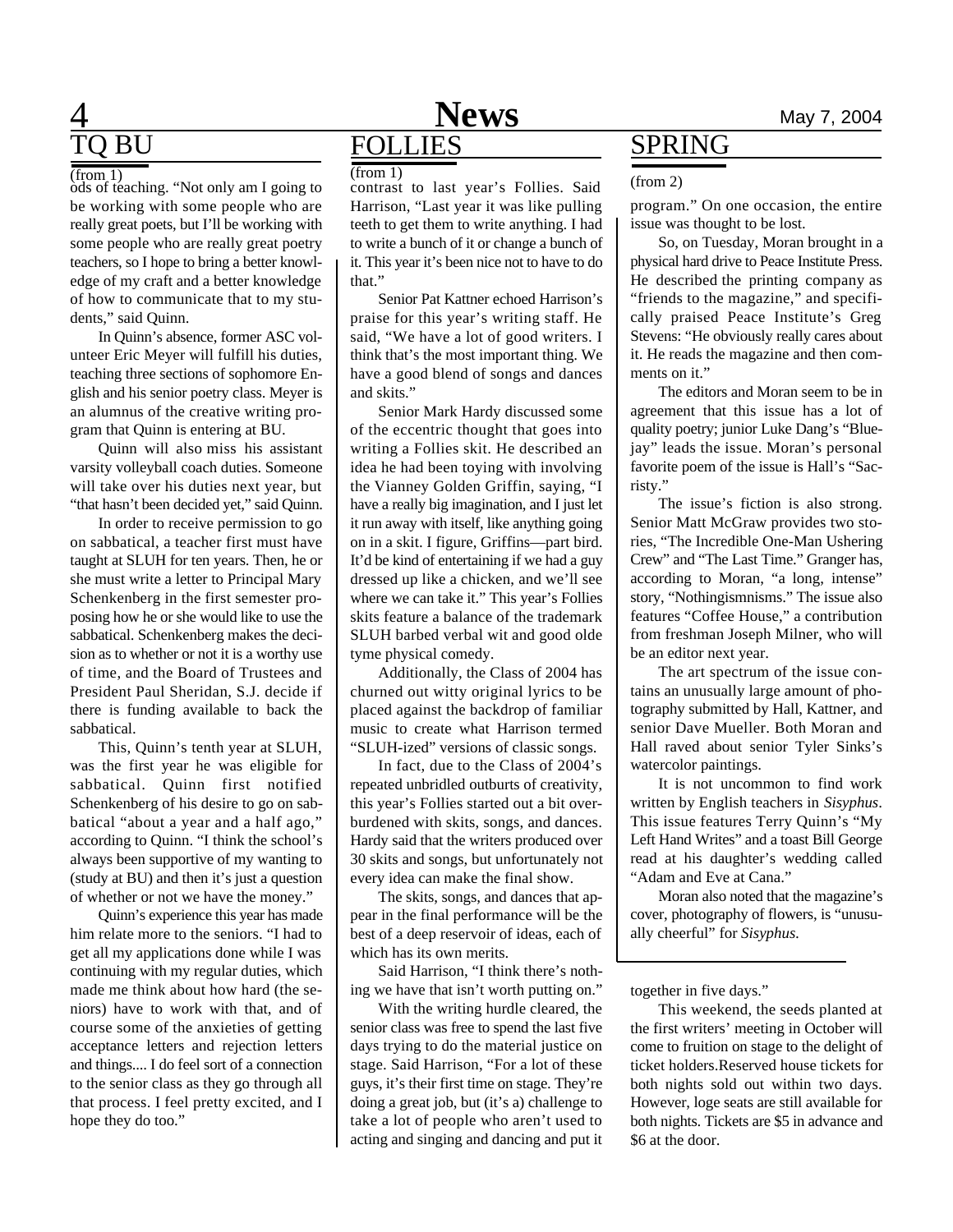## May 7, 2004 **News** 5 Basebills crush Hancock after loss to DeSmet

### **Justin Rottger Reporter**

The St. Louis U. High varsity baseball<br>team has had what most would call he St. Louis U. High varsity baseball an exceptional year. But what is misleading about their 15-3 record is that 11 of

those 15 wins are nonconference victories, and all three losses have been to teams in the Metro Catholic Conference—one to Vianney and two against DeSmet. This past week, SLUH continued this pattern, winning games against Affton and Hancock but losing a crucial game to DeSmet.

The Marquisbills played their eleventh

non-conference game of the year on Thursday, April 29 at Affton. The Jr. Bills knew this task was not an easy one, because they faced a hard-throwing righthander that had already been accepted to Duke University on a baseball scholarship. The Jr. Bills did not let this affect them, and the offense came ready to play. The game, like most SLUH baseball

the top of the fourth, with Affton up 1-0, junior Brandon Beal hammered a fastball over the left field fence and onto a house 330 feet away to tie the game at 1-1.

The Jr. Bills finally figured out the Affton righty in the top of the sixth, as SLUH tagged him for seven runs on five

٦

| <b>SLUH PITCHING STATS</b> |    |             |         |                    |       |     |
|----------------------------|----|-------------|---------|--------------------|-------|-----|
| <b>Pitcher</b>             | GP | $_{\rm IP}$ | Record  | <b>Earned Runs</b> | ERA   | K's |
| Tom Economon               | 9  | 8.0         | $0 - 0$ | 1                  | 0.88  | 8   |
| Matt Ikemeier              | 9  | 33.0        | $4 - 3$ | 14                 | 2.97  | 29  |
| Jason Kertz                | 5  | 15.0        | $3-0$   | 4                  | 2.80  | 9   |
| Matt Myers                 | 3  | 3.0         | $1-0$   | $\mathbf{\Omega}$  | 0.00  | 4   |
| <b>Jeff Milles</b>         | 6  | 25.3        | $6-0$   | 3                  | 0.83  | 15  |
| Ryan Morgan                | 8  | 8.0         | $0 - 0$ | 3                  | 0.88  | 13  |
| Nick Riganti               | 3  | 1.3         | $0 - 0$ |                    | 21.00 |     |
| Tim Rodgers                |    | 1.7         | $0 - 0$ |                    | 4.20  |     |
| Jared Saeger               | 4  | 3.3         | $1-0$   |                    | 2.10  | 5   |
| Gordon Schweitzer          | 6  | 5.3         | $0 - 0$ | 2                  | 3.23  | 3   |

hits and two walks. Junior Ryan Johnson sliced a pitch down the right field line and over the outfielder's head for a two bagger to start the rally. Senior Tyler Aholt followed with a triple over the same right fielder, driving in another two runs.

The defense was sharp, turning twin killings in the first and the sixth. Pitching was also solid, as senior Jeff Milles posted another win. Milles gave up only

**see BALCO, 8**

games this season, hit the ground running and zoomed through three innings. But in

# Asicsbills take sixth at Clayton Invitational

### **Dan Heard Reporter**

L ast Saturday, the St. Louis U. High track team competed in the finals at the Clayton Invitational track meet. Everyone had high expectations coming into the meet, hoping to finish among the top three schools overall. Although the team was unable to accomplish the goal of a top three finish, the team did post a strong performance, taking sixth place in the meet.

The day began with preliminaries for the 110-meter hurdles. Sophomore Stephen Simmons qualified for the finals in a time of 16.8 seconds. In the finals, Simmons placed seventh in a time of 16.5. Simmons also took second in the 300 hurdles (40.28) and sixth in the 200 (22.5).

In the 100-meter dash preliminaries, Paul Chaney qualified with a time of 10.7. In the highly-anticipated 100 final, Paul Chaney was matched up against CBC's

Kelley Anderson and Parkway North's Imani Butler, two of the top 100-meter runners in the area, both of whom placed at the state meet in the event last year. In a tight race, Chaney finished sixth with a time of 10.9. Chaney would face Butler again later in the finals for the 200, where he finished second with a time of 21.7.

In the 4x100 relay, the SLUH squad had high expectations, coming off a school-record performance in the preliminaries. Running in a heat that included Ritenour, Hazelwood Central, CBC, and East St. Louis, the top 4x100 team in the area, the relay team placed a disappointing sixth with time of 44.43, two tenths of a second slower than their performance last Thursday.

The throwers turned in a solid performance Saturday. Senior Tony Cattaneo threw a strong 115-10 in the discus final to place eighth in the event. In the shot put, sophomore Cliff Leek threw 42-4 1/2, an impressive distance considering the unfavorable weather conditions, earning him fifth in the event.

The distance squad had a tough day, running with an extremely strong field. With stiff competition, the 4x800 relay team placed fifth in a time of 8:16.5. Beginning with an explosive leg of 2:00.07 by junior Charlie Samson, Steve Nagel followed up with a strong 2:02. However, low temperature and rain hurt the team, causing things to take a turn for the worse. Senior John Oliver ran a disappointing leg of 2:06 and handed off to senior Andrew Linhares, who held the team's position with his leg of 2:09.

Sophomore Ben Murphy-Baum ran a solid 1600 in 4:37 to capture fourth place against some of the top competition in the area. He came back to run a strong 10:05.5 in the 3200, taking seventh place.

Sophomore Danny Meier ran an impressive 9:58.9 to earn a sixth place finish in the 3200. After the squad's perfor **see HURDLES, 10**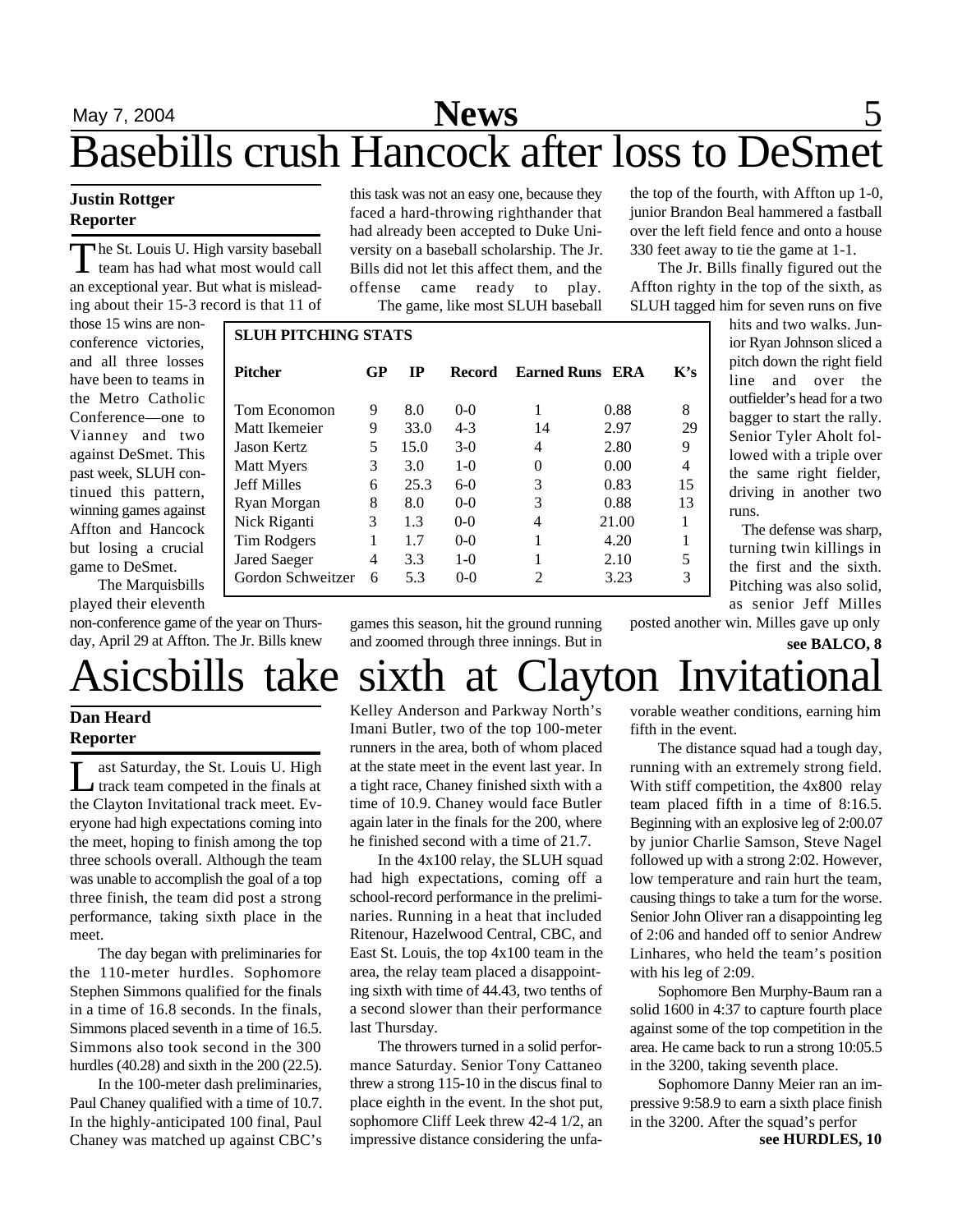## **6** Mews May 7, 2004 Lax play costs lacrosse game against Kirkwood *10-3 loss brings team to 9-9 record*

### **Tyler Orf Reporter**

This past week, the St. Louis U. High<br>lacrosse team rolled to an 18-0 vichis past week, the St. Louis U. High tory over the Hazelwood Central Hawks, despite some lackluster offensive play. Then, on Tuesday, SLUH faced off against a Kirkwood team ranked one spot ahead of them in the state but played flat, losing the game 10-3.

Last Thursday at Compton-Drew, the Laxbills jumped on Hazelwood Central early, netting 11 goals in the first half, three of which were scored by senior midfielder Jeff Steitz.

At the beginning of the second half, sophomore midfielder Connor Cole legged the ball up the field, beat his man, and bounced the ball past the Central goalie for his first goal of the season. Longpole Brian Heffernan also scored his first goal of the season Thursday on a fast break off the face off. SLUH cruised past the Hawks 18-0, bringing their in-conference record to 3-0.

On Tuesday, the Jr. Bills hosted the Kirkwood Pioneers. The game started off slowly for both teams. While Kirkwood had the ball for the majority of the first quarter, the Laxbills beat themselves by throwing errant passes and making mental errors. Despite Kirkwood's offensive dominance in the first quarter, the Pioneers led only 2-0 at the end of the quarter.

SLUH, however, continued its flat play in the second quarter. The team's only goal of the half was scored by junior attackman Larry Howe, who picked up a loose ball on the crease for an easy dunk goal. The hardshooting U. High midfielders could not seem to find the cage, and the attack couldn't get it done in the first half either. Three more goals gave the Pioneers a 5-1 lead at half.

While the Jr. Bills picked up the intensity and hustle in the second half, they still couldn't find their skills. Lack of offensive possession killed the Laxbills' hopes for a comeback. SLUH could only muster two more goals in the second half while Kirkwood piled on five. The game ended in a disappointing and embarrassing 10-3 loss.

With only tough opponents left on the schedule, the Laxbills desperately need to put together a full game in which both the offense and the defense play to their full potential, something they have not yet done this season.

## Inline hockey schools Hazelwood West, 11-2 *Missionbills go 3-11 on the season*

### **Ryan DuBois Reporter**

It has been a long and difficult road for<br>the Tourbills in 2004. The team enthe Tourbills in 2004. The team entered the month of May having won only 2 of 13 games, with a good portion of the losses coming at the hands of beatable teams against whom the Jr. Bills simply failed to put together a complete game.

Having been eliminated from playoff contention, the Jr. Bills played only for pride as they stepped onto the rink Monday night to square off against Hazelwood West. Despite the past disappointments and countless frustrations that they have experienced this year, the Rollerbills could not have ended the season on a better note, dominating the Wildcats 11-2.

Hazelwood West came into Monday night's game with only a single win; indeed, they proved to be less explosive than many of the Jr. Bills' previous opponents, moving the puck with more caution and less speed. However, the

Wildcats had also managed a 0-0 tie against a Francis Howell Central squad who had crushed SLUH 10-1 less than a week earlier, and the Missionbills knew that they would certainly need to work to pull out a victory.

And work they did. The Jr. Bills played with intensity and discipline at both ends of the rink, backchecking relentlessly and forcing the Wildcats to make hurried decisions with the puck. Their aggressiveness paid off just five minutes into the game when freshman Chris Place, one of the Tourbills' most promising young players, made a nifty move around an opposing defenseman and fired the puck past the Wildcats' goaltender.

Shortly thereafter, the Jr. Bills capitalized on a power play opportunity, as captain Dane Moody scored on a feed from senior Pat Sommer following some beautiful passwork by the SLUH offense. The Jr. Bills then tallied a third goal on a long rebound shot by senior Ryan DuBois.

Although Hazelwood West would score twice in the remaining minutes,

Moody and DuBois added a pair of goals before the period was over, and the first half ended with SLUH in command, 5-2.

While the opening half certainly saw success for the Jr. Bills, it wasn't until the second half that the Tourbills began to really pick apart the Wildcats' defense. The Jr. Bills retained their energy and confidence throughout the remainder of the game, outhustling and outgunning their opponents at every turn.

Senior defenseman Josh Tonnies racked up two goals on quick offensive rushes, Moody and DuBois each netted their third of the night, and junior Matt Spaeth returned from an injury early in the half to bang home another goal for the SLUH squad.

With netminder John Pecher putting on a stellar performance between the pipes, the Wildcats were held scoreless for the rest of the game, and when the final buzzer of the season sounded, the Rollerbills had finished in fine style with an 11-2 victory, to finish 3-11 on the season.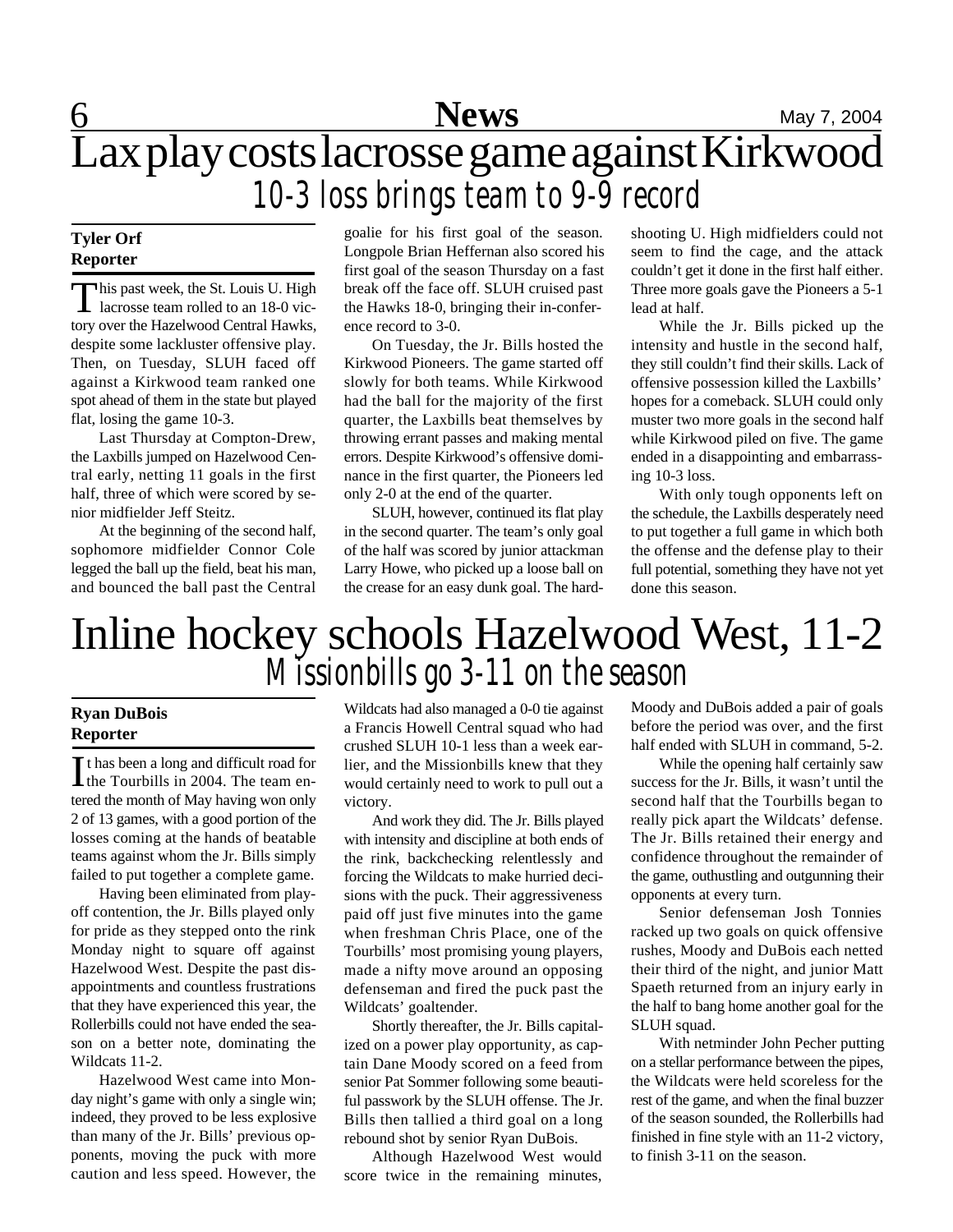## May 7, 2004 **News** 7 May 7, 2004<br>Birdiebills fall short of state

### **Matt Koch Reporter**

G off may be a unique sport in its own<br>respect, but when it comes down to olf may be a unique sport in its own it, it is just like any other. The point of the regular season is to prepare for the postseason, and in the postseason you want to win. This is exactly what the Jr. Bills golf team prepared to do last Tuesday as it entered the district tournament at The Bluffs Golf Course in St. Charles.

Despite going through a rough season, the Bantlebills had their sights set high as they arrived Tueday morning. Gripping the putters for the all-important match were senior Pat Neuner, juniors Matt Bartch, Kyle Ortmann, and sophomores Alex Luebbert and Mike Doherty.

Bartch was awarded the fifth and final spot over senior Matt Koch and Junior Tom Junker after his sharp play toward the end of the season moved him

ahead in the standings.

Making his third trip to districts, Neuner had high hopes for the team, as well as for himself individually. "I really really want to make it to state," Neuner said before the match.

To qualify for the state tournament this year, an individual had to shoot 79 (+7), a feat any of the Titleistbills could achieve.

Much as they have all year for the Jr. Bills, things just did not end up how they would have liked. Neuner fell a mere three strokes short of 79, firing an 82, the lowest score on the team.

Teammates Doherty, Luebbert, Bartch, and Ortmann followed with 84, 86, 87, 89 respectively. They were not bad scores, but not good enough against the tough competition they were up against.

The team finished in eighth place out of ten and failed to send anybody to state for the second year in a row.

## Tennisbills drop out of Belleville tourney due to safety concerns

### **Pat Miller Reporter**

A fter suffering a narrow defeat at the<br>hands of John Burroughs, the fter suffering a narrow defeat at the Tennisbills headed to Belleville East over the weekend for their annual tournament. Unfortunately, bad weather postponed many matches until late in the evening. When tournament officials said that the matches would be played Friday night through early Saturday morning under the lights, head coach Dennis Dougan decided to default his team's participation in the tournament because many members of the squad had SATs the next morning; Dougan also cited "safety issues" as a concern.

After the time off, the Jr. Bills welcomed Priory to the friendly confines of the Dwight Davis Tennis Center in Forest Park on Wednesday. The Rebels were

unable to mount any sort of uprising against the determined BjornBorgbills. The singles' matches were one-sided, as sophomore Stephen Hipkiss, freshman Abe Souza, and juniors Jack Horgan and Paul Eschen each defeated his opponent in straight sets.

The doubles were more closely contested. The No. 2 doubles team of junior Jimmy Chassaing and sophomore Kevin Howenstein won 6-4, 7-5. Both the No. 1 team, composed of junior Andy Casperson and sophomore David Lesko, as well as the No. 3 team, composed of senior Tony Barsanti and freshman Andrew Vatterott (who was making his varsity debut), prevailed in their matches and gave SLUH an emphatic 7-0 victory, sending them into the MCC Tournament this weekend with momentum.

The JV Tennisbills also play this weekend in the Edwardsville JV Tournament.

# Gallicbills capture Tour de France

### **Brian Krebs Core Staff**

 $\sum$  uring activity period Tuesday, stu-<br>dents from the Spanish, French, Rusuring activity period Tuesday, stusian, and Latin Clubs gathered in the St. Louis U. High stadium to compete in the second annual Tour de France tricycle race around the track, sponsored by the French Club.

After a successful selling of the French T-Shirts, co-presidents Ted Makarewicz and Jonathan Palisch purchased three red Radio Flyer tricycles. The recommended age for the bike riders was "0 to 6 years old."

The event consisted of only two races. For the first race, the defending champion Spanish Club sat out and watched as members of the French, Russian, and Latin Clubs raced relay-style along the straight part of the track. The Magistrabills won the first race, followed by the Dijonbills, while the Redbills finished last, leading to their elimination.

The remaining three teams were matched up for the final race. As all of the other trikes began to break down, the French Club prevailed, in part because of sophomore Jim Scariot, who rode the final leg of the race. The Latin Club placed second in both the final race and overall, and the Spanish Club finished last for third place.

Overjoyed with her students' victory, French teacher and club moderator Sally Anthony jumped on the tricycle and rode a victory lap cheering "*Vive la France!*"

The French Club received the coveted Eiffel Tower trophy, a crystal olive oil bottle.

Overall, Makarewicz believed that it was a "fun event," and Palisch agreed saying, "(Makarewicz and I) thought it went really well and are looking forward to the race next year."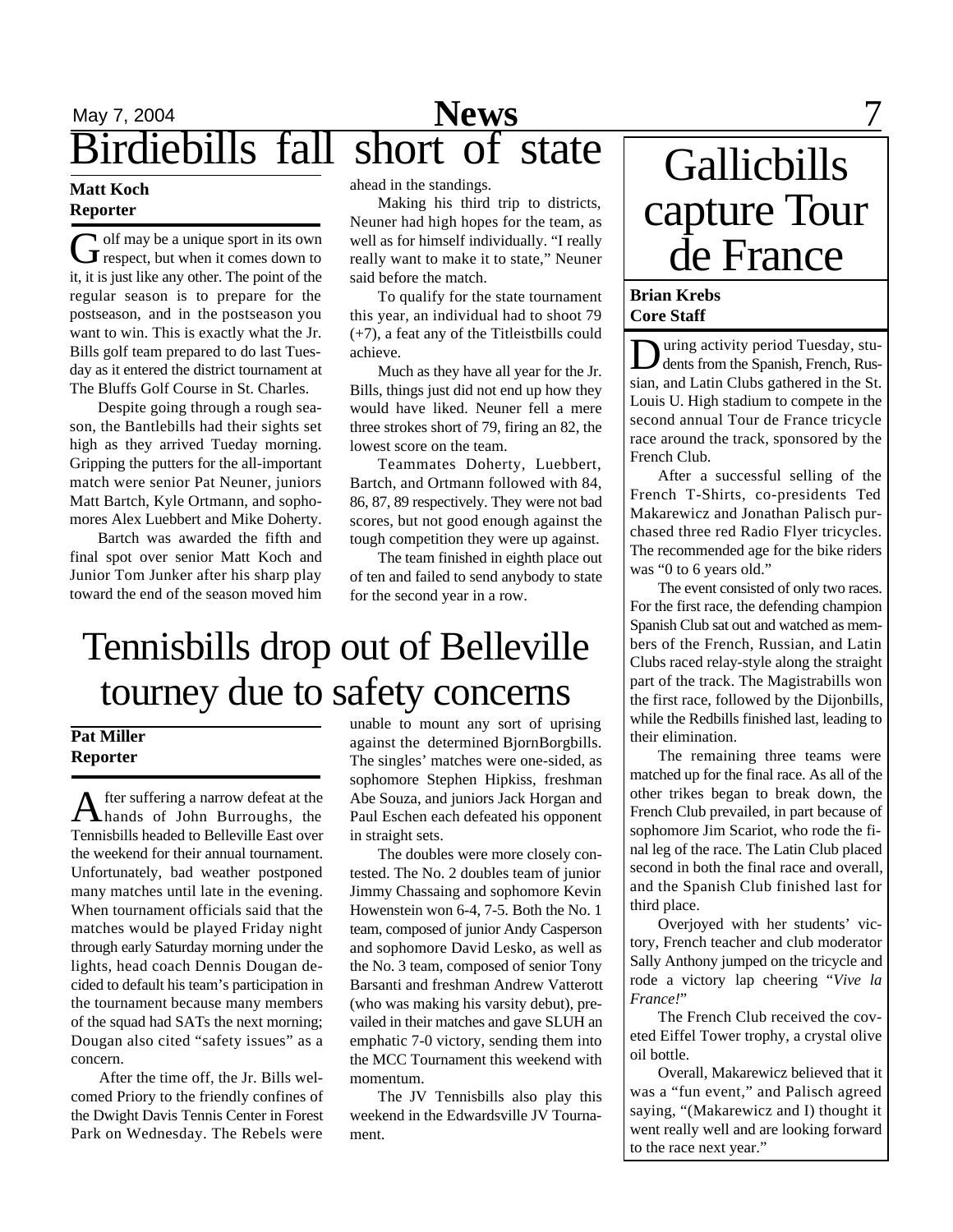## **8** Mews May 7, 2004 **BALCO**

one run on five hits in six innings, striking out two and walking only one.

Senior reliever Tom Economon closed out the game with a perfect seventh, clinching the 14th win of the season for SLUH.

A much tougher task came on Tues-

day, when the Jr. Bills headed west to play in DeSmet's rather mediocre "stadium," which has what few would call a dugout, and fans witnessed the game right up close and personal, without a fence to shield them. With ominous

skies looming in the

west, the conference battle began, and DeSmet ace T.J. Sinovich looked sharp against a potent Jr. Bills offense. From the second to the fifth inning, Sinovich pitched 13 straight, and allowed only one hit on the day. Junior Matt Ikemeier pitched a gem for the Jr. Bills, matching Sinovich, up until the fifth inning.

### PIC OF THE WEEK



**Flamenco guitarist Ronald Radford plays during activity period on Monday.**

In 4 and 2/3 innnings, Ikemeier allowed four earned runs on three hits and struck out four. Tom Economon finished out the game with an inning and a third of scoreless relief.

Junior Brandon Beal ended Sinovich's streak of retired batters, reaching on an infield hit. Beal came around to

### *BASEBALL NIGHTBEAT*

On a muggy St. Louis Thursday night at Mark McGwire Ballbark, the Redseambills lost 7-3 to Rockwood Summit. Senior Jeff Milles (6-1) suffered his first loss. The eight players behind Milles were the factor last night, as early errors led to five unearned runs in the first.

Senior Gordon Schweitzer pitched

in 3 and 1/3 innings of flawless relief. Schweitzer fanned seven of the 10 batters he faced.

The quiet bats couldn't accont for the blunders in the field as the Jr. Bills scattered five hits. Senior Joe Palumbo scored twice as the one bright spot in the Twelvetosixbills lineup.

weather filtering into the area on Wednesday, the Jr. Bills hoped to get back on the right track. The weather was on their side on Wednesday night, and SLUH breezed to a 10-1 shellacking of Hancock.

Junior Jason Kertz threw five strong innings, giving up only one unearned run. Senior Gordon Schweitzer and junior Matt

> Myers successfully pitched in for two innings of scoreless relief. Sophomore Nick Riganti barely missed a home run to the right center wall at Heine Meine Field and ended up with a triple. In his next at bat he doubled, and ended up with two RBIs

on the night.

However, the Jr. Bills can redeem themselves. With three conference victories in remaining MCC games against Vianney, CBC, and a makeup against Chaminade, the Jr. Bills can finish with an MCC record on the right side of .500.

With the skies clearing and sunny

score on a clunker through the right side by senior Pat Bommarito. Ikemeier was great, but Sinovich proved to be better as DeSmet swept the season series against the Jr. Bills with the 4-1 victory. The Jr. Bills dropped to 2-3 in MCC conference

### HURDLES

play and 14-3 on the season.

#### (from 5)

mance, the distance squad came out Monday for a week of extremely hard workouts to prepare for the conference championship.

Commenting on the MCC championship, senior Joe Welling said, "Everyone is really juiced about going out and trying to take conference. We're looking good all around, and we're ready to go."

The entire track team looks to come together and capture a victory at the conference track meet. The past two years, DeSmet has been the MCC champion, but with strength throughout the team, SLUH is in a good position to challenge for the championship.

Of the conference championships, coach Spencer McCall said, "In the sprints, we want to go out and take the 4x100 title from CBC. We're only three-tenths of a second off their best time. As a whole team, we hope to make a big impact at conference and bring home a championship."

### *Quote of the Week*

*"They came crowding out of their quarters, torch in hand, flung their arms around Odysseus, hugged him, home at last, and kissed his head and shoulders, seized his hands, and he, overcome by a lovely longing, broke down and wept . . .deep in his heart he knew them one and all" —from The Odyssey, translated by Robert Fagles*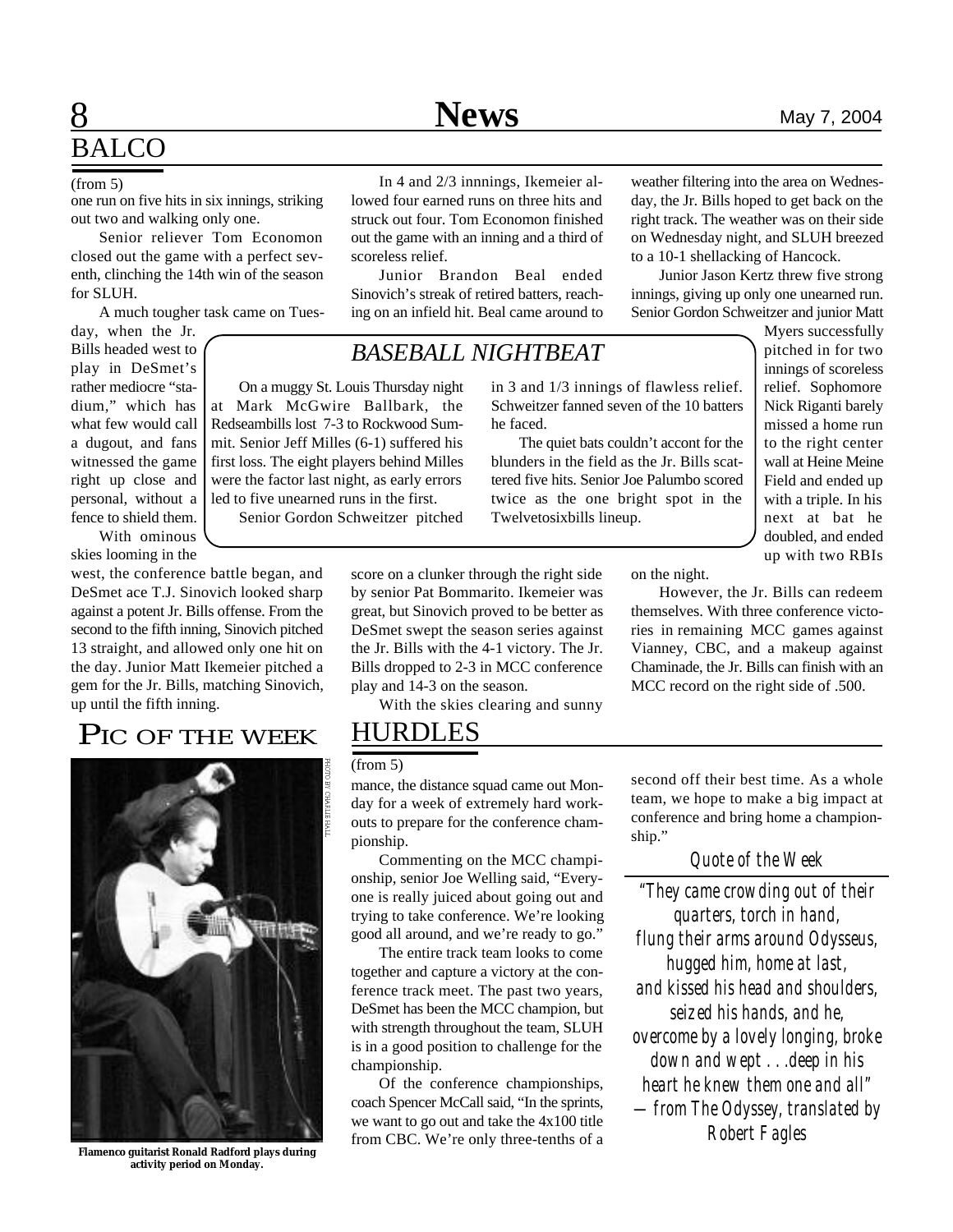# GAVIN

#### (from 3)

interesting, although it was a lot of work and a lot of digging. In the course of American Lit that I taught, *Ragtime* was a novel that I really liked a lot. Joseph Campbell, the great mythographer— *The Hero of a Thousand Faces* is his most well-known book is one of my male mothers. The hero myth that he talked about was something in that whole initiation process that spoke and still speaks to me. So a book like *Ragtime* was one in which the lifedeath struggle and the emergence of life and growth out of death is at the heart of the Christian mystery, and it is at the heart of all great literature. *Ragtime* would be a book that I really liked."

With 24 years under his belt, Gavin has seen SLUH change

into what it is today. So how has SLUH changed over his time here? Said Gavin, "I have noticed this over the last 10 years or so, that the students are less overtly rowdy. They seem a little more benign. They seem, with the emphasis on seem, more gentle. They seem more compassionate, there is a greater social conscience in students today. That is partly fostered by the school and the volunteer work that is offered to them."

Along with that more benevolent attitude, Gavin also noticed a change in the mental constitution of the students. "There may be one other thing, in fact I don't know how to say this without seeming to be critical of kids. The elderly are always skeptical of the young and have always been. It seems to me one of the things that I have noticed today is maybe the young kids today are maybe pampered a little bit more than they were in the past. Parents, I think in some ways, are wanting to protect their children from the pains and challenges of life. Parents are always well-

meaning and well-intended in that, but sometimes kids are more tentative in wanting to face the disciplines of school life. That is not a criticism and in some ways it is not students' fault. In a certain sense, they have been kind of trained to do this by society and by their parents maybe. The affective side of education has become much more dominant in the last 10 years or so, probably more than that. Since I came here, the emotional side of education has gained a lot more importance. It almost seems as if the intellectual, the academic side, sometimes seems to be less important than the students' feeling good about themselves, which is not unimportant, but I think that students when they come into the classroom expect teachers to make them feel good."

In addition to experiences in the classroom, Gavin also has developed spiritually through his time here at SLUH. Gavin's religious formation began with the Christian Brothers, learning the spirituality of St. John de la Salle. When he came to SLUH,

*"Through the things of the earth, through material things, Ignatius was able to forge a connection between those things and the eternal. That has given meaning to my teaching as well as my spiritual life." —JOE GAVIN*

Ignatian spirituality also affected Gavin and his spiritual life. "That through the things of the earth, through material things, Ignatius was able to forge a connection between those things and the eternal—that has given meaning to my teaching as well as my spiritual life," he said. "What I do in the classroom in English, the emphasis that is placed on the human and the physical, and literature and art is an important metaphor, an important connection with the ultimate spiritual transcendence of things. So, I would say, my introduction to Ignatian spirtuality has been important and meaningful for me."

After finishing this year, Gavin will move on to retirement, planning to read, garden, travel in Europe, and volunteer in the

> Mehlville school district by helping Bosnian and Russian students. He plans to retire with his wife, an elementary and sixth-grade teacher of 35 years.

> According to Gavin, "More than anything else, I talked to some of the people in the Mehlville school district about volunteering to tutor kids, especially immigrant kids, Bosian and Russian kids in that district. I look forward to meeting one-onone with some of those kids where I can be of help to them, keep my toe in with the young and the education world."

> Gavin continued, "It is wonderful in teaching Satire to be able to introduce kids to, seniors for example, to a book like *Candide*, which is such a classic book that teaches me something that I have to learn every year. It seems that abstract kinds of logical systems can be ultimately selfdefeating if they are not balanced with human experience. Experience will sometimes make liars of our ideals when those ideals are misplaced or followed too blindly. That is a sampling of what is fun

about teaching.

"The thing that I am going to miss a lot is interaction with my colleagues. For example, Mr. Curdt and I have had some wonderful conversations about *The Odyssey*. Mr. Moran and I used to talk and still do about the stories of Raymond Carver and Hemingway. The degree of intelligent, reflective thought among my colleagues, especially in English, is kind of invigorating and stimulating, intellectually stimulating. That is something that I am going to miss. They are such wonderful readers. Mr. George is such a voracious reader and such a wide reader, same with others, they are always suggesting books. That is an important blessing that I have had."

Concluded Gavin, "What I miss and what I will value most is Mr. Raterman's wonderful, generous spirit. His enthusiasm for teaching and for life is so contagious and so inspiring to me. Those are some of the things that are important to me about school."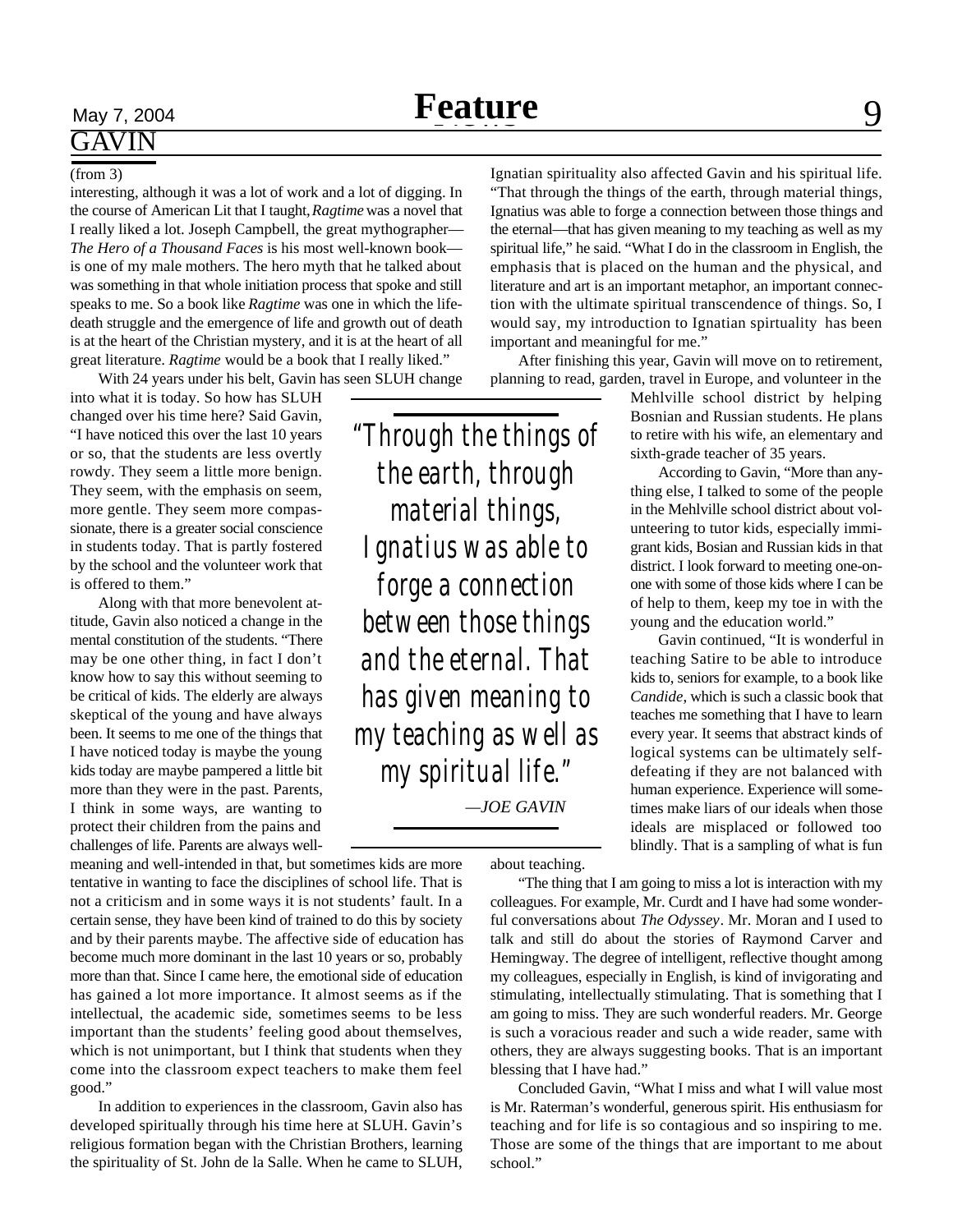## 10 **News** May 7, 2004 PN *NIGHTBEATS*

### *LACROSSE*

The St. Louis U. High varsity lacrosse team fell to the No. 4 team in the area, the Lafayette Lancers, 13-4, to drop their record to 9-10. The Jr. Bills got off to a sluggish start as the Lancers brushed them aside for an 8-0 lead at the half.

Senior Tyler Orf said, "We always seem to get off to horrible starts."

The Jr. Bills rebounded slightly, scoring four goals in the second to Lafayette's five. Senior Dylan Kwapy netted one while junior Joe Hof scored twice.

"It's always disappointing to lose.... But I think if we play the way we're capable of, we can play with anyone," said Orf.

Next up for the Laxbills are the DeSmet Spartans, the last team on the Jr. Bills' regular schedule before the playoffs.



**Sophomore Kevin Heine goes for the spike last night against Vianney.**



**Tyler Orf charges past a Lafayette defender in yesterday's game.**

### *VOLLEYBALL*

Last night's game against the Vianney Golden Griffins turned out to be a huge victory for the Jr. Bills. After a difficult season, the Jr. Bills' 25-21, 25-12 victory was a huge ego boost.

Serving was right on last night, as both Joe Guntli and Andy Halaz had serving runs of 5, and Guntli augmented his run with 3 aces in the second game. Setting was better, as both Halaz and Tom Hill managed 7 assists in a game.

The attacks were right on all night, and there were far fewer errors than in earlier matches. Guntli managed his usual impressive 9 kills over the match. Other contributions were by sophomore Kevin Heine in the center with Greg Vollmer outside.

### *TRACK*

The Jr. Bills looked to grab the MCC title last night with strong runs from the sprinters and the distance runners.

Sophmore Paul Chaney placed first in both the 200-meter and the 400 with times of 21.7 seconds and 49.7; the latter set an MCC meet record. He also placed second in the 100 (10.89).

The 4x100 team, composed of Chaney and fellow sophmore Stephen Simmons and seniors Dan Heard and Brent Harvey, placed second with a time of 49.7.

The distance team also placed second in their big relay, the 4x400. Simmons, junior Charlie Samson, and seniors Steve Nagel and Andrew Linhares ran an impressive 3:29.8.

The final team scores have yet to be compiled. Look to next week's issue for results.

*"USA Today has come out with a new survey—apparently, three out of every four people make up 75% of the population." —David Letterman Quote of the Week II*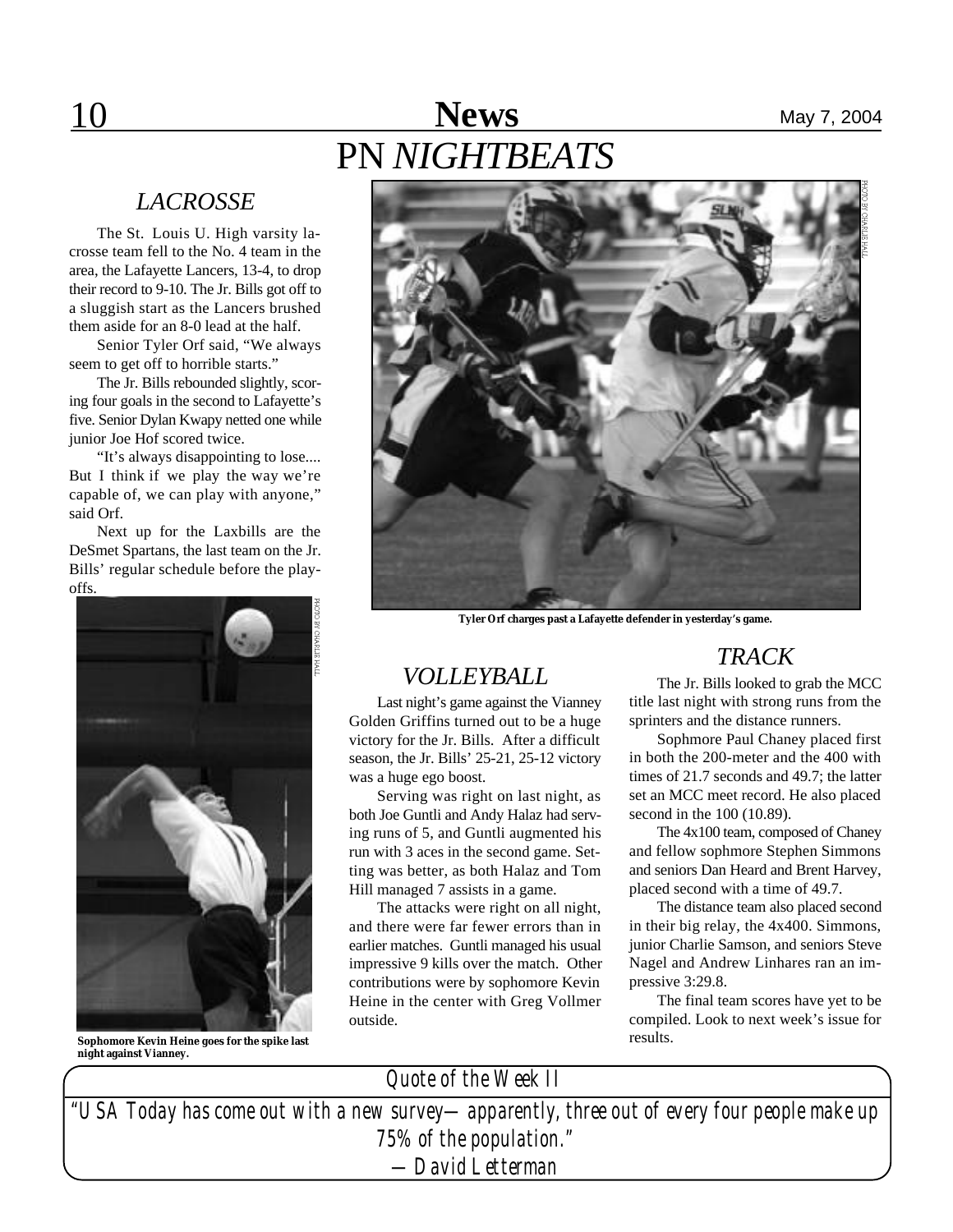### May 7, 2004 **Feature** 11 Three seniors seek calling in seminary **Feature**

### **Charlie Hall Features Editor**

Next year, while most seniors experience the social freedom of college life, three seniors—Brian Fallon, Bo Purcell, and Rob Ryan—will take exploratory steps into ordained religious life as seminarians at Kenrick-Glennon Seminary in Shrewsbury.

Attending the seminary involves attending daily mass at around 6:45 a.m., taking classes at St. Louis University, returning for noon lunch, formation at 3:45, dinner, and later night prayer. There is a curfew, a certain time for lights out, and a period of quiet study. Masses are held each day on the weekend, and seminarians serve at Masses, lead prayer, and do some of the maintenance work.

A seminarian who completes the program goes through four years of school, majoring in philosophy. Students pay only for room and board at Kenrick. Seminarians are then required to complete three more years of school to get their master's degree, a one-year internship at a parish, and a one-year deaconship.

Ryan solidified his decision earlier this year : "Being a priest was something I had never totally said no to, and it wasn't necessarily something I thought I was going to do, but it was sort of always there."

Ryan's older brothers both have degrees in engineering, his father is a math teacher, his mother an accountant. "I had always thought of (myself as) someone who would be an engineer or something like that.... It's something that I like a lot and I'm fairly good at, and it was a tough thing to let go of and give up." Ryan acknowledges that "seminary life will be tough. Most guys go to college to be totally free. We're going to a more structured life."

He emphasizes that entering the seminary is not a final decision, but a way to test out a lifestyle. "It's just exploring that option, it's saying, 'I'm open to this possibility, let's see.' It's a nine-year program, so you have a lot of time to think about it, work into it."

Ryan says that the recent scandals in the Church have strengthened his will to become a priest. "I think we, the young seminarians, could change that part of the Church, make it better, make it stronger. I think we can change it, change people's impressions of the Church. Right now the view of the church is pretty distorted."

Fallon believes that '"If (the priesthood) is my vocation, if I'm called, then that's what I'll end up being."

Since the summer of his junior year, Fallon has felt fairly sure that the seminary was something he wanted to try out. "(It's) something that I would always wonder about if I never tried, if I never committed myself to finding if that's what I was supposed to do.... I look at a priest involved in Mass and can see myself doing that...and feel determined to find out if that's a possibility." Fallon has been a camp counselor at Kenrick-Glennon Days, a four-day camp for 6th-9th graders who might be interested in the priesthood, since his freshman year.

Fallon says that Kenrick seminarians have heavily influenced his decision to beceome a seminarian himself. "You see that big castle-like building off in the distance, and you don't really know what goes on there, but you spend a week there every summer being a camp counselor, and get to know those hundred or so guys, and realize that they're just normal guys just doing what they think they're supposed to do and still having a good time," he said.

"It's also inspiring, because I know I don't have to be extremely solemn or reclusive because I'm going into the seminary," he said.

Fallon's family was supportive. "My dad said, 'You can be a garbage collector just as long as you're happy and you appreciate what you do,'" Fallon says.

Like Ryan, Fallon has his doubts about his decision: "Fifty percent of freshman will be ordained, or less, so it's a signifigant dropout rate. Not that dropping out is a bad thing, but if you're going to go into something full throttle and be completely committed to it, it's a turnoff to think, 'Well, you may not be called to this, God may want you to have kids, be a family man.' Not that I'm not open to having a family, it's just, if you're ready to go into something like that, to find out that that's not what you're supposed to do is disheartening."

Purcell never considered himself an incredibly religious person: "It wasn't until junior year that I started getting into religion." He started leading retreats, in addition to working heavily in the CSP program since freshman year. Purcell made his decision to enter the seminary on Holy Thursday. "A priest had mentioned it once in class in grade school and I thought, 'Oh, that'd be weird,' but I hadn't thought about it that much then," he said. After a period of "fighting with myself...I kind of collapsed into myself. The next day, after all-night adoration, I called a really good friend of mine and talked with her for an hour and a half, and that's when I basically decided."

Purcell was originally going to SLU, but felt like he was "running away from something."

Retreats and support from people around him helped him make his decision. Purcell, a senior advisor, felt that "God was just bashing me with the vocation stick.... One of my freshman came up to me one day and said, 'Bo, you'd make a good priest.' That was during the beginning of the year."

SLUH's theology classes also influenced his decision. "The biggest influence from SLUH was Mr. Rosenberg's philosophy course. I think it was the first time I've ever had a religion course where instead of being told, 'This is how things are,' they ask and discuss why are things like this, with the option to disagree if you wanted to, and that was a huge thing," he said. "This semester I'm taking Catholic Social Teaching.... That helped a lot too, seeing different viewpoints and forming my own."

Like Ryan and Fallon, Purcell has his doubts. "I kind of worry; it's those 'what if' questions...what if God called me to get married but I wasn't listening well enough, but I'm sure that if I did get married, five or ten years from now, I might think, 'What if I had become a seminarian?'" Purcell said.